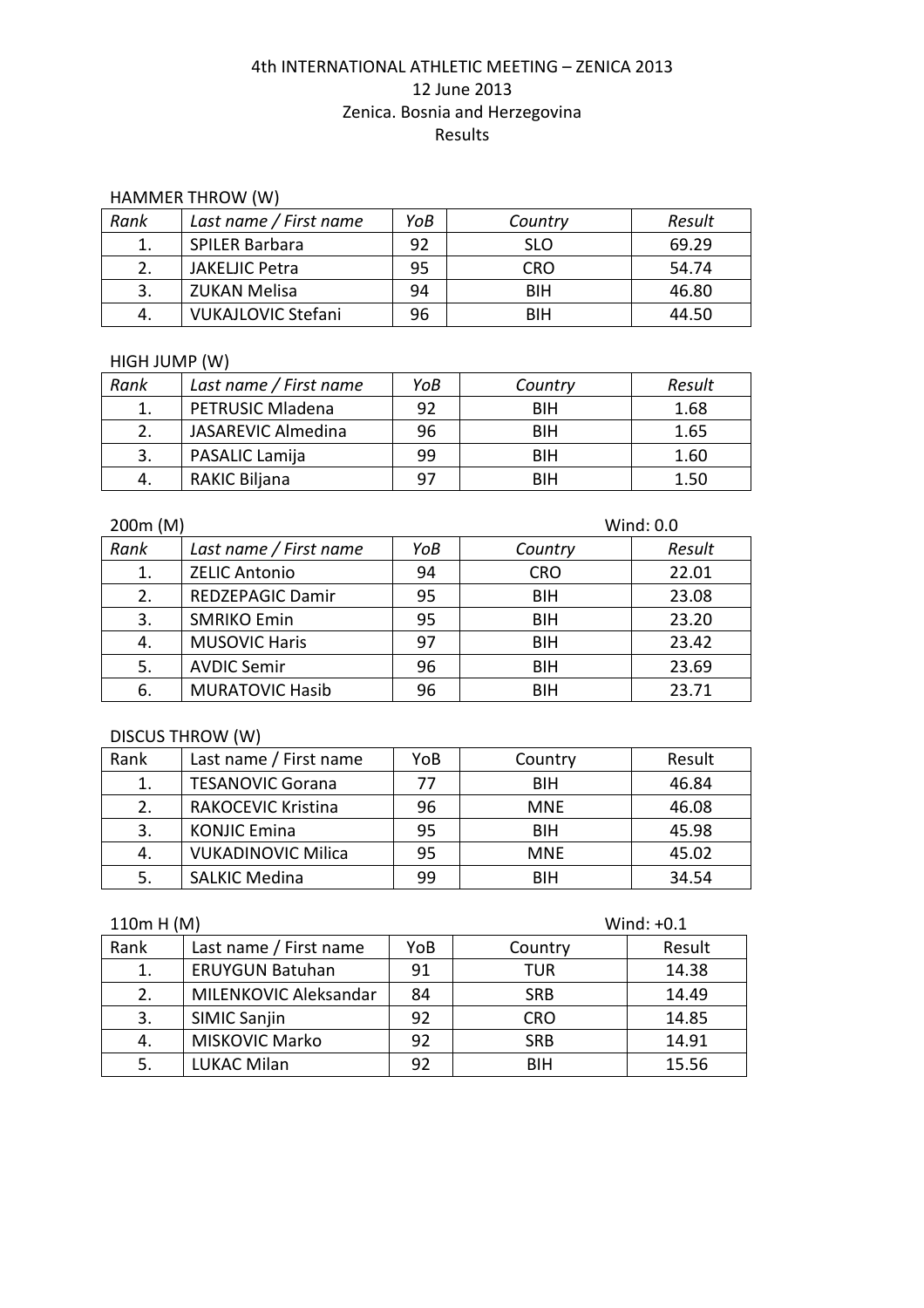| $100m$ (W) - 1st Group |                          |     | Wind: $+0.1$ |        |
|------------------------|--------------------------|-----|--------------|--------|
| Rank                   | Last name / First name   | YoB | Country      | Result |
|                        | KECMAN Ksenija           | 89  | <b>BIH</b>   | 12.61  |
|                        | <b>GRAORAC Svjetlana</b> | 95  | <b>BIH</b>   | 12.70  |

| 100 m (W) - 2nd Group |                          |     | Wind: $+0.2$ |        |  |
|-----------------------|--------------------------|-----|--------------|--------|--|
| Rank                  | Last name / First name   | YoB | Country      | Result |  |
| 1.                    | <b>KARANDYUK Kseniya</b> | 86  | <b>UKR</b>   | 11.58  |  |
| 2.                    | <b>BANOVIC Anita</b>     | 84  | <b>CRO</b>   | 12.20  |  |
| 3.                    | <b>BANOVIC Marina</b>    | 82  | <b>CRO</b>   | 12.37  |  |
| 4.                    | <b>ZUPA Nika</b>         | 94  | <b>CRO</b>   | 12.46  |  |
| 5.                    | <b>CVIJETIC Gorana</b>   | 89  | <b>BIH</b>   | 12.53  |  |
| 6.                    | <b>MACANOVIC Ivana</b>   | 97  | <b>BIH</b>   | 12.71  |  |

#### LONG JUMP (M)

| Rank | Last name / First name | YoB | Country    | Result | Wind   |
|------|------------------------|-----|------------|--------|--------|
|      | <b>PERVAN Dino</b>     | 91  | CRO        | 7.49   | $-0.5$ |
| 2.   | <b>GAGRO Ivan</b>      | 95  | <b>CRO</b> | 7.10   | $-0.2$ |
| 3.   | <b>MALKIC Adnan</b>    | 88  | BIH        | 6.31   | $-0.4$ |
| 4.   | <b>MEHMEDAGIC Dino</b> | 95  | BIH        | 6.19   | $-0.2$ |

100m (M) - 1st Group Wind: -0.3

| <b>TAILITIO</b><br><b>LUL ULUMP</b> |                        |     |         |        |  |
|-------------------------------------|------------------------|-----|---------|--------|--|
| Rank                                | Last name / First name | YoB | Country | Result |  |
|                                     | <b>VUJANIC Stefan</b>  | 94  | SRB     | 11.12  |  |
| ົ<br>z.                             | <b>DAVIDOVIC Boris</b> | 89  | BIH     | 11.28  |  |

| $100m$ (M) – 2nd Group |                         |     |            | Wind: $-0.2$ |
|------------------------|-------------------------|-----|------------|--------------|
| Rank                   | Last name / First name  | YoB | Country    | Result       |
| 1.                     | <b>SAVIC Milos</b>      | 87  | <b>SRB</b> | 10.81        |
| 2.                     | <b>ZELIC Antonio</b>    | 94  | <b>CRO</b> | 10.99        |
| 3.                     | <b>KASNAR Tomislav</b>  | 86  | <b>CRO</b> | 11.02        |
| 4.                     | <b>PEKIC Goran</b>      | 82  | <b>CRO</b> | 11.11        |
| 5.                     | <b>HUSEINBASIC Sait</b> | 91  | BIH        | 11.11        |

1500m (M)

| Rank | Last name / First name | YoB | Country    | Result  |
|------|------------------------|-----|------------|---------|
|      | <b>BENE Barnabas</b>   | 86  | HUN        | 4:01.65 |
|      | <b>STANISIC Bojan</b>  | 96  | <b>BIH</b> | 4:02.00 |
| 3.   | <b>JUNUZOVIC Osman</b> | 93  | <b>BIH</b> | 4:02.35 |
| 4.   | <b>KEMBOI Henry</b>    | 81  | KFN        | 4:11.80 |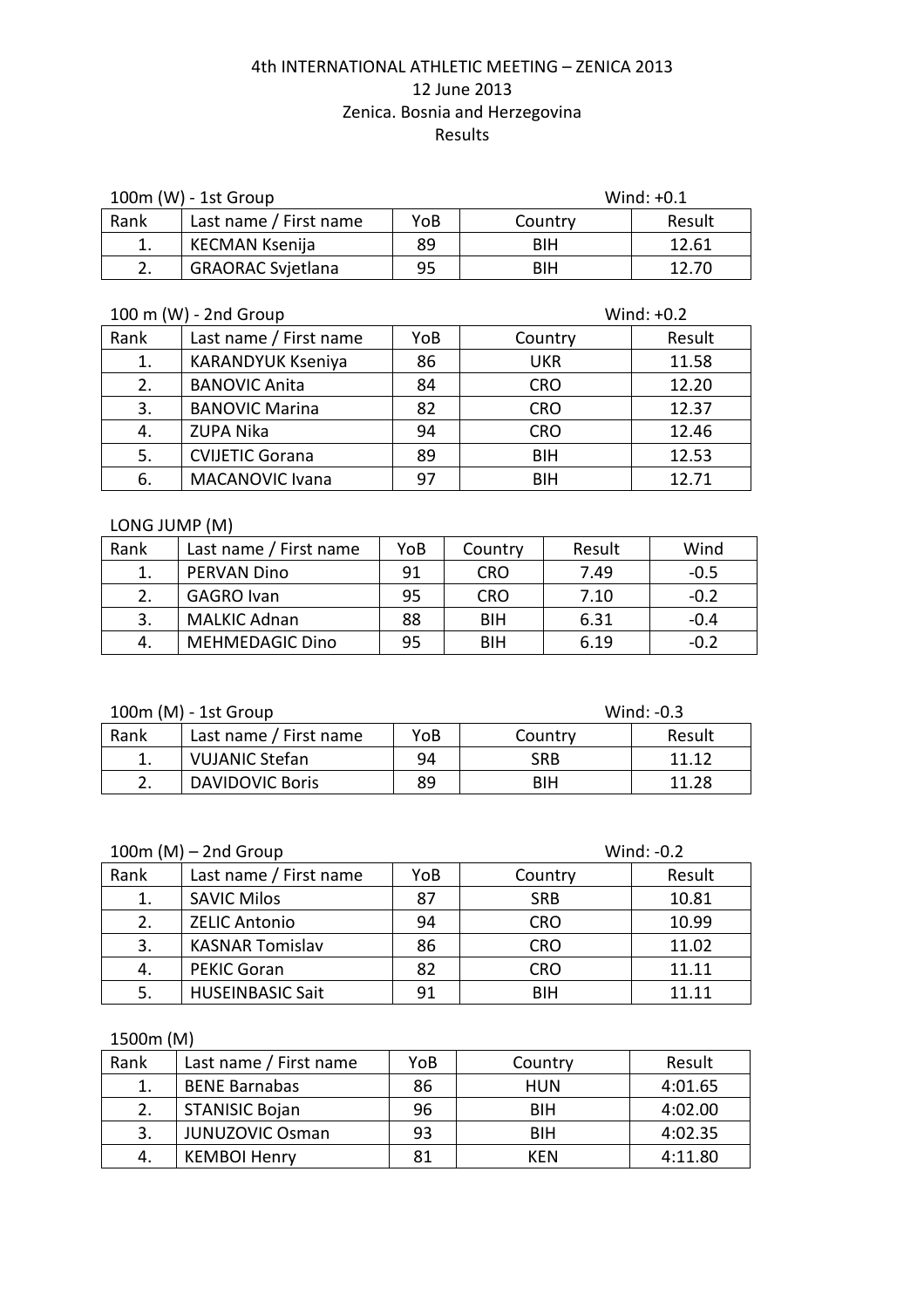#### JAVELIN THROW (M)

| R.BR. | Last name / First name | YoB | Country    | Result |
|-------|------------------------|-----|------------|--------|
| 1.    | MILEUSNIC Dejan        | 91  | <b>BIH</b> | 76.07  |
| 2.    | <b>SAMAC Vedran</b>    | 90  | <b>SRB</b> | 73.50  |
| 3.    | <b>HERMAN Timoty</b>   | 90  | <b>BEL</b> | 72.77  |
| 4.    | <b>BASIC BartuL</b>    | 95  | <b>CRO</b> | 66.71  |
| 5.    | ZEMUNIK Ante-Roko      | 95  | <b>CRO</b> | 66.05  |
| 6.    | <b>KASTREVAC David</b> | 94  | <b>SLO</b> | 60.06  |
| 7.    | <b>BILGIN Sarik</b>    | 88  | <b>TUR</b> | 59.20  |

#### 400m (W)

| Staza | Last name / First name    | YoB | Country    | Result  |
|-------|---------------------------|-----|------------|---------|
| 1.    | <b>KARANDYUK Kseniya</b>  | 86  | <b>UKR</b> | 53.13   |
| 2.    | <b>BANOVIC Anita</b>      | 84  | <b>CRO</b> | 54.24   |
| 3.    | ZSIGOVICS Natalia         | 91  | <b>HUN</b> | 54.83   |
| 4.    | <b>KALICANIN Bojana</b>   | 94  | <b>SRB</b> | 56.84   |
| 5.    | <b>KECMAN Ksenija</b>     | 89  | <b>BIH</b> | 58.50   |
| 6.    | <b>BILIC Kanita</b>       | 97  | <b>BIH</b> | 59.11   |
| 7.    | <b>HRISTESKA Hristina</b> |     | <b>MKD</b> | 1:01.75 |
| 8.    | <b>MUJCINOVIC Amina</b>   | 96  | <b>BIH</b> | 1:03.68 |

# 800m (M)

| Rank | Last name / First name | YoB | Country    | Result  |
|------|------------------------|-----|------------|---------|
| 1.   | <b>TUKA Amel</b>       | 91  | <b>BIH</b> | 1:48.76 |
| 2.   | <b>KOJIC Nemanja</b>   | 94  | <b>SRB</b> | 1:49.29 |
| 3.   | <b>BABIC Dusan</b>     | 86  | <b>BIH</b> | 1:49.66 |
| 4.   | <b>BENE Barnabas</b>   | 86  | <b>HUN</b> | 1:53.23 |
| 5.   | <b>JOVICIC Marko</b>   | 96  | <b>BIH</b> | 1:56.70 |
| 6.   | STOJANOVSKI Aleksandar | 91  | <b>MKD</b> | 1:56.86 |
| 7.   | <b>HASAN Furkan</b>    |     | TUR        | 2:01.54 |

## SHOT PUT (M)

| Rank | Last name / First name | YoB | Country    | Result |
|------|------------------------|-----|------------|--------|
|      | ALIC Hamza             | 79  | BIH        | 20.73  |
|      | <b>MESIC Kemal</b>     | 85  | <b>BIH</b> | 20.01  |
| 3.   | <b>PREMERU Marin</b>   | 90  | <b>CRO</b> | 19.82  |
| 4.   | <b>PEZER Mesud</b>     | 94  | BIH        | 18.45  |